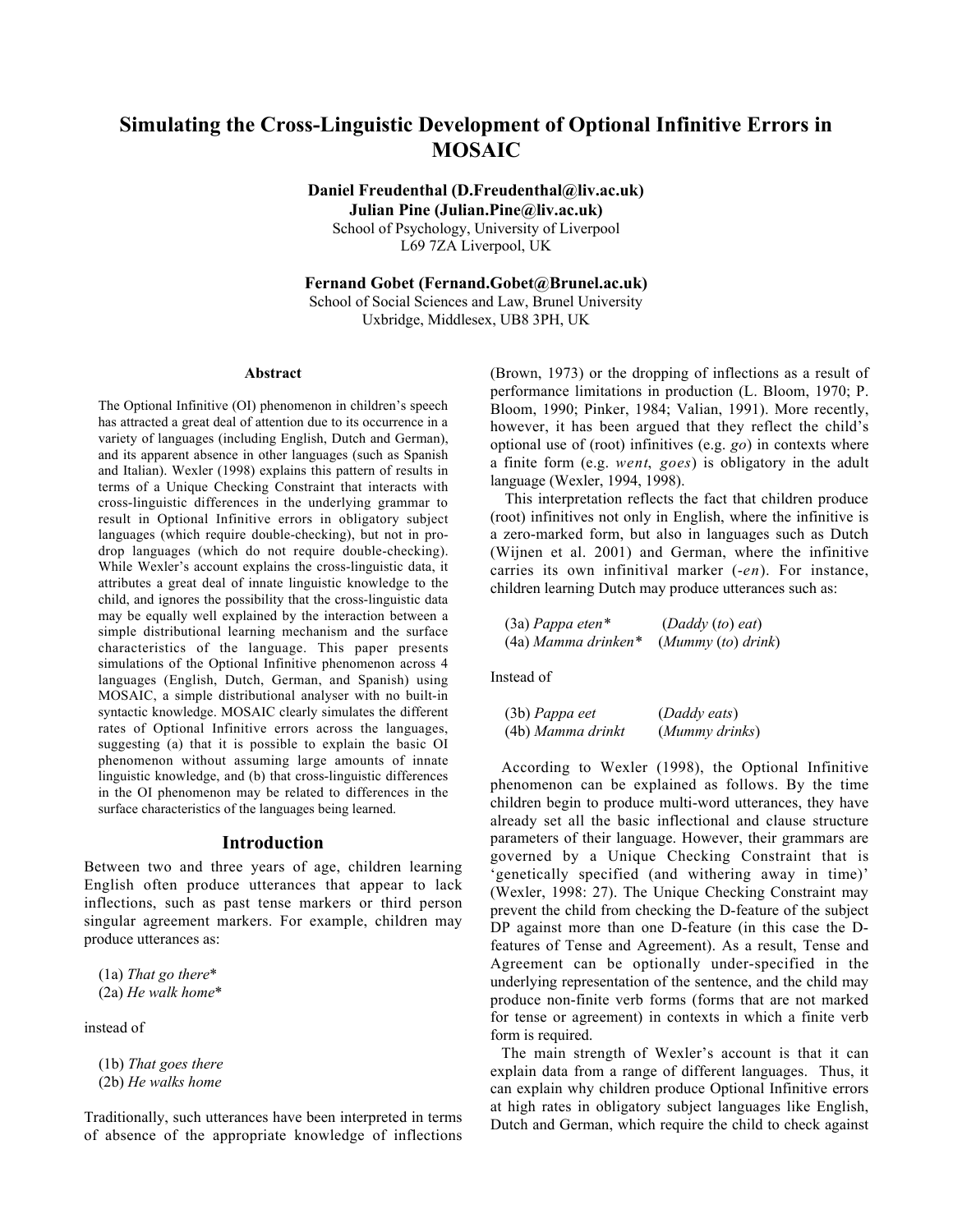two D-features: Tense and Agreement. However, it can also explain why children make few Optional Infinitive errors in INFL-licensed null subject languages like Spanish and Italian, which (usually) only require the child to check against one D-feature: Tense.

On the other hand, Wexler's account also has certain weaknesses. First, while the account makes qualitative predictions about the occurrence or non-occurrence of OIs in a number of different languages, it makes no (detailed) quantitative predictions about the rate at which children will make OI errors or how these rates will change as the child's language develops. Wexler invokes the concept of maturation to explain the decline in OI errors, but the concept is relatively unspecified, and does not give rise to quantitative predictions.

Second, where the account makes qualitative predictions (e.g. about the lack of Optional Infinitive errors in pro-drop languages), it does so with reference to deep structural differences in the grammar of the languages, thereby ignoring the possibility that the interaction between an input-driven learning mechanism and the surface characteristics of the language may explain the data equally well. Freudenthal, Pine and Gobet (2002, submitted) have already shown that MOSAIC, a simple distributional analyser that learns from child-directed speech and has no built-in syntactic knowledge can provide a close quantitative fit to the basic Optional Infinitive phenomenon in Dutch and English.

This paper presents a new version of MOSAIC which addresses some weaknesses of earlier versions and explains OI errors in terms of the omission of auxiliaries or modals from constructions containing a modal/auxiliary and an infinitive. For example, the phrase *that go there* might be produced by omitting *should* from *that should go there*, and *he go home* might be produced by omitting *wants to* from *he wants to go home*. Similarly, the Dutch phrase *Pappa eten,* might be produced by omitting *wil* from *Pappa wil eten* (*Daddy wants to eat*). MOSAIC will be applied to Optional Infinitive data from Dutch and English, as well as German and Spanish. MOSAIC's ability to simulate the data across these languages, which show rather different levels of Optional Infinitive errors, serves as a strong test of its mechanisms for producing Optional Infinitive errors, and the feasibility of distributional approaches to language acquisition in general.

## MOSAIC

A major change from earlier versions of MOSAIC is that the model now learns from both edges of the utterance and associates sentence-initial and sentence-final phrases, leading to the omission of sentence-internal elements. This change brings MOSAIC more in line with general psychological theorizing (MOSAIC now shows a primacy as well as a recency effect). It also allows the model to simulate a wider range of phenomena than the previous simulate a wider range of phenomena than the previous<br>version of MOSAIC, which only learnt from the right edge of the utterance. An additional difference is that MOSAIC

now distinguishes between questions and declaratives, resolving the problem that earlier versions of MOSAIC relied too heavily on questions as the source for Optional Infinitive errors (Freudenthal, Pine, & Gobet, 2005a).

MOSAIC consists of a simple network of nodes that incrementally encode words and phrases that have been presented to the model. As the model sees more input it will encode more and longer phrases and will consequently be able to generate more and longer output. Figure 1 shows a sample MOSAIC network. Learning in MOSAIC is anchored at the sentence-initial and sentence-final positions: MOSAIC will only encode a new word or phrase when all the material that either follows or precedes it in the utterance has already been encoded in the network. When presented with the utterance *He wants to go to the shops* for instance, the model may in first instance encode the words *He* and *shops.* At a later stage it may encode the phrases *He wants* and *the shops*, until the point where it has encoded the entire phrase *He wants to go to the shops*. When the model processes an utterance, and a sentence-final and sentenceinitial phrase for that utterance have already been encoded in the network, MOSAIC associates the two nodes encoding these phrases, to indicate the two phrases have co-occurred in one (longer) utterance. In Figure 1, the model has associated the phrases *He wants* and *Go home*.



Figure 1: A partial MOSAIC model. The sentence-initial phrase *he wants*, and the sentence-final phrase *go home* have been associated, allowing the model to produce the utterance *He wants go home*.

Learning in MOSAIC takes place by adding nodes that encode new words and phrases to the model. Learning is relatively slow. The formula governing the probability of creating of a node in MOSAIC is as follows:

$$
NCP = \left(\frac{1}{1 + e^{0.5((m^*c) - u)}}\right)^d
$$

where:  $ncp = node creation probability$ 

- $m = a$  constant, set to 20 for these simulations.
	- $c =$  corpus size (number of utterances)
	- $u =$  (total number of) utterances seen.
	- $d =$  distance to the edge of the utterance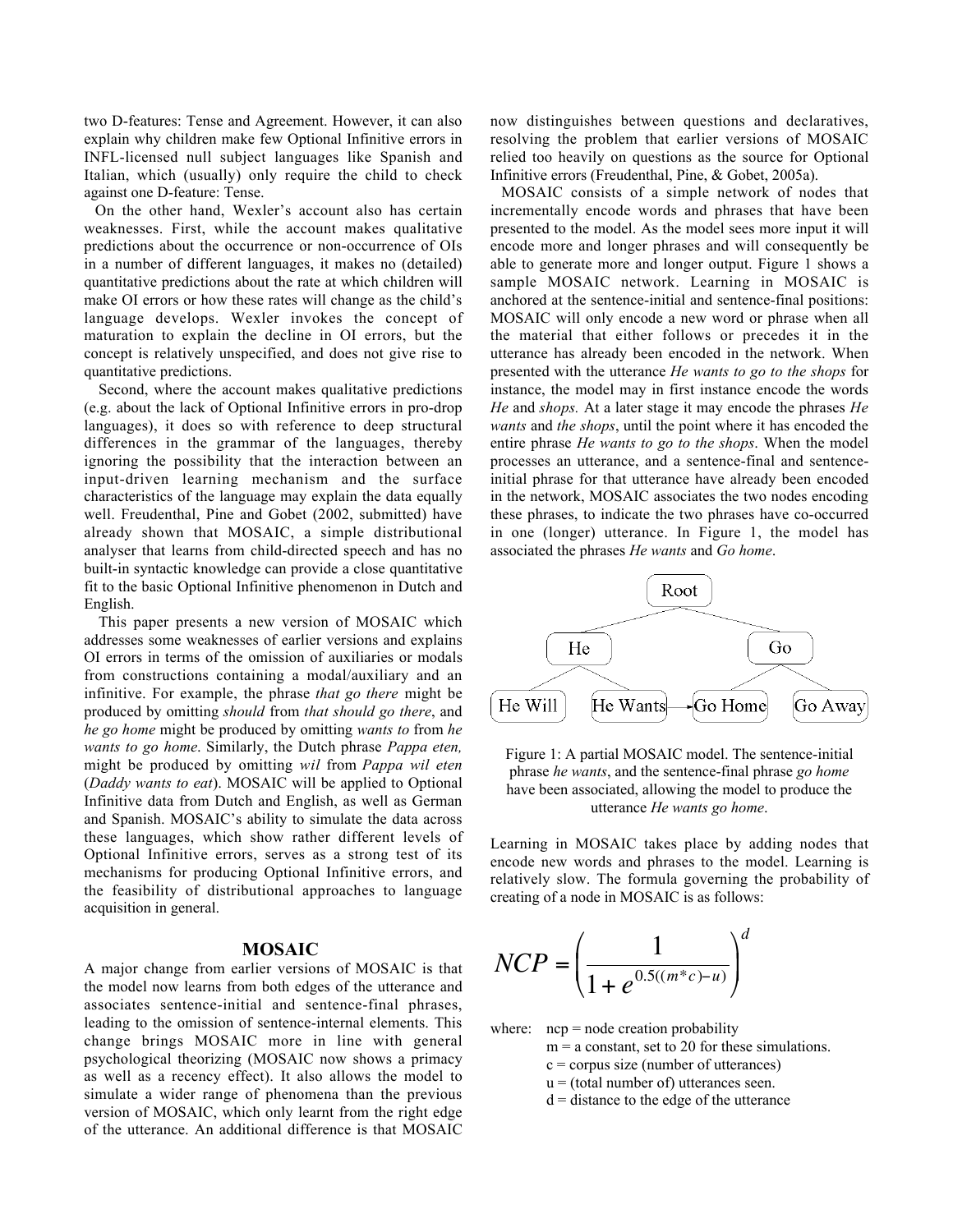The formula results in a basic sigmoid function, with the probability of creating a node increasing as a function of the number of times the input has been presented. The input corpus (which consists of realistic child-directed speech) is fed through the model iteratively, and output can be generated after every presentation of the input corpus. Making the node creation probability dependent on the number of times the corpus has been seen allows for comparison across corpora of differing sizes. The distance to the edge (or length of the utterance being encoded) features in the exponent in the formula, and lowers the likelihood of encoding long utterances. As a result, MOSAIC will initially only learn sentence-initial and sentence–final words. Only when the base probability in the formula starts to increase (as a result of seeing more input), will longer phrases start being encoded. Due to nodecreation being probabilistic, a word or phrase must normally be seen several times before it will be encoded. Frequent words or phrases therefore have a higher probability of being encoded than infrequent words or phrases.

MOSAIC maintains an utterance-final bias in that learning from the right edge of the utterance is faster than learning from the left edge. This is accomplished by adding 2 to the length of a left edge phrase<sup>1</sup> (the parameter d) that is considered for encoding (The parameter d designates distance from the left edge of the utterance for left edge learning, and distance to the right edge of the utterance for right edge learning). This learning mechanism results in a model that is biased towards learning sentence-initial words and a few (high-frequency) sentence initial phrases coupled with comparatively long utterance-final phrases. As a result, the sentence-internal elements that MOSAIC omits will tend to be located near the left edge of the utterance.

#### Generating output from MOSAIC

MOSAIC has two mechanisms for producing (rote) output. The first mechanism is  $\text{(almost)}$  identical to that in earlier versions of MOSAIC. In generation, the model traverses the network, and generates the contents of branches that encode sentence-final phrases. (Sentence-initial fragments are not generated as these may end in the middle of the sentence, and often do not resemble child speech).

The second mechanism, which is new to this version of MOSAIC, is the concatenation of sentence-initial and sentence-final phrases. When MOSAIC builds up the network, it associates the sentence-initial and sentence-final fragments from each utterance (c.f. *He wants go home* in Figure 1). Since the concatenation of phrases could result in many implausible utterances, not all possible concatenations are produced. A source utterance like *Give the man a hand*, for example, could potentially give rise to the concatenated

phrase *Give the a hand*. This utterance is awkward (and not typical of child speech) because it breaks up the unit *the man*. MOSAIC prevents such concatenations by only concatenating phrases that are anchored: a sentence-initial phrase can only be used for concatenation if the last word in that phrase has occurred in a sentence-final position. Likewise, a sentence-final phrase can only be concatenated if the first word in that phrase has occurred in sentenceinitial position. Since the word *the* will not occur in sentence-final position, the phrase *Give the a hand* will not be generated. The rationale behind this restriction is that, to the extent that children concatenate phrases/omit sentenceinternal elements, they will rarely break up syntactic units. Restricting concatenation to phrases where the internal edges are anchored effectively achieves this, as an anchored word is unlikely to be a partial unit.

The rote output of MOSAIC thus consists of a mixture of sentence-final phrases and concatenations of sentence-initial and sentence-final phrases. Both types of utterances are apparent in child language. An example of a phenomenon that might be explained through omission of sentence-initial elements is the omission of subjects from the sentenceinitial position (Bloom, 1990). Due to MOSAIC's learning mechanism and faster right-edge learning, MOSAIC's output will initially contain a large proportion of sentencefinal fragments. As the Mean Length of Utterance (MLU) of the model increases, concatenations will become more frequent. The concatenations themselves will be slowly replaced by complete utterances.

The two mechanisms described so far produce output that directly reflects the utterances present in the input (with the potential omission of sentence-initial or sentence-internal material). These two mechanisms are complemented by a third mechanism which is responsible for the generation of novel utterances through the substitution of distributionally similar words. When two words tend to be followed and preceded by the same words in the input, they are considered equivalent, and can be substituted for each other. Thus, the model is capable (in principle) of producing the utterance *She run* by omitting *will* from *He will go*, and substituting *She* for *He*, and *run* for *go*. A more in-depth discussion of MOSAIC's mechanism for substituting distributionally similar items is given in Freudenthal, Pine and Gobet (2005b), though the chunking mechanism described in that paper has not yet been implemented in the present version of the model.

## The Simulations

All the simulations reported in this paper used the same version of MOSAIC together with corpora of realistic, child-directed speech. For English and Dutch, corpora available through the CHILDES database (MacWhinney, 2000) were used. The English child (Becky) was part of the Manchester corpus (Theakston, Lieven, Roland & Pine, 2001). The Dutch child (Peter) was part of the Groningen corpus (Bol, 1995). Additional simulations for one Dutch and one additional English child can be found in Freudenthal, Pine & Gobet, 2005a). The Spanish

 $<sup>1</sup>$  The utterance-final bias applies to phrases, but not words.</sup> Sentence-initial and sentence-final words are equally likely to be encoded.

In line with the restriction discussed under concatenation, only utterance-final phrases that start with a word that has occurred in utterance-initial position are produced.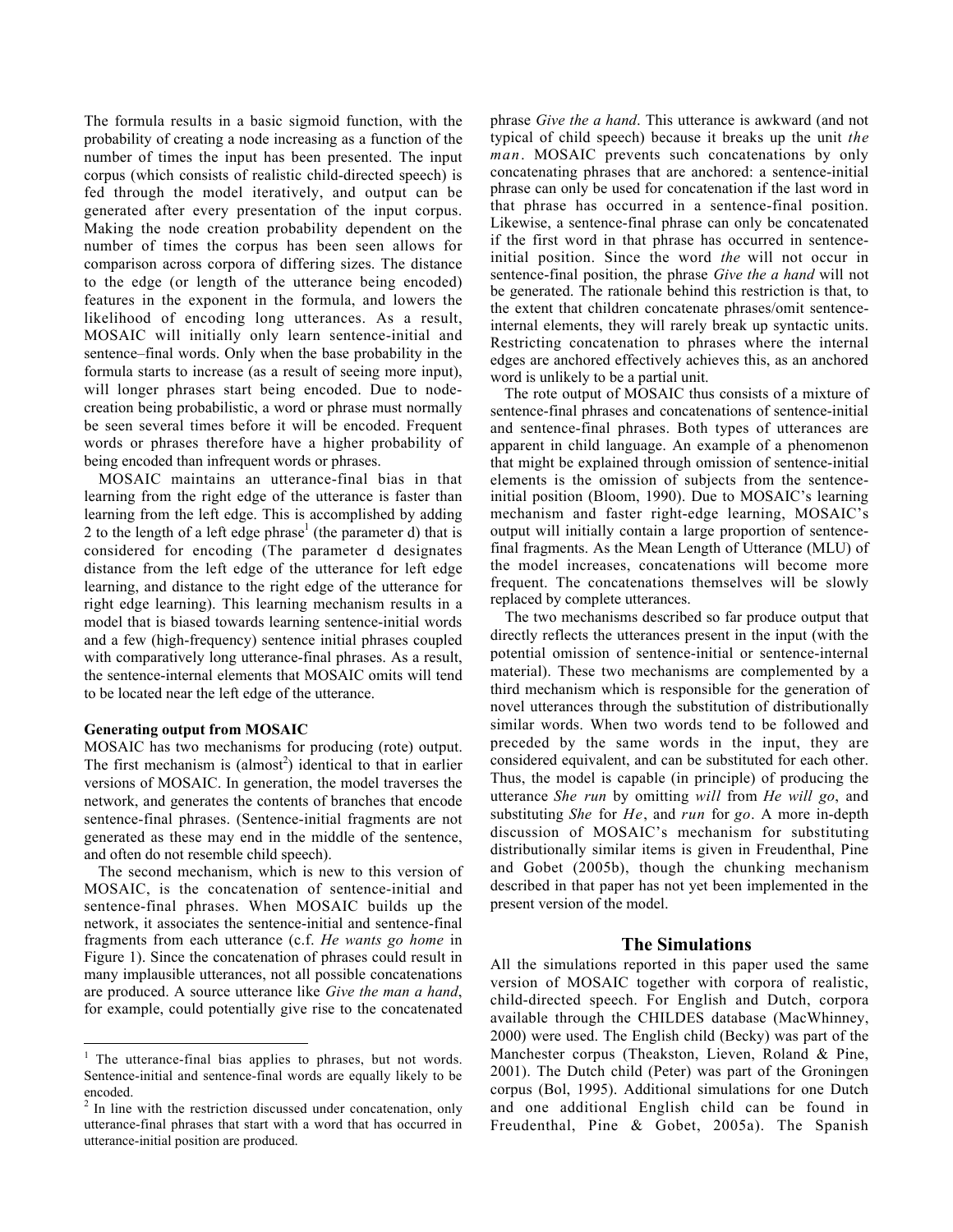simulations were conducted using the corpus of Juan (Aguado Orea, 2004). For German, the corpus of Leo (Behrens, in press) was used. For all simulations, the same (automatic) coding scheme was used: utterances that only contained verbs matching non-finite forms were classed as non-finite. Utterances containing only finite forms were classed as simple finite. Utterances containing both finite and non-finite forms were classed as compound finites. The analyses for English deviated slightly from the other analyses. As English has an impoverished inflectional system, it is necessary to restrict the analysis to utterances containing a  $3<sup>rd</sup>$  singular subject in order to identify Optional Infinitives. Also, since many verb forms (e.g. *walked*) are ambiguous with respect to whether they are non-finite (pastparticiple) or finite (past tense), utterances in which such forms were the only verb were classed as ambiguous. The children's output was analysed at different stages of increasing MLU. The Child-Directed speech for each child was then fed through the model several times. Output from the model was generated after every presentation of the input. The output files that most closely matched the child's MLU were then selected. For both the simulations and the children, the analysis was performed on utterance types. The size of the input corpora varied. For Becky, it consisted of approximately 25,000 utterances, Peter's input consisted of approximately 13,000 utterances, and the size of Juan's input was 34,000 utterances. For Leo a random sample of 30,000 utterances was chosen from the entire corpus, which consists of nearly 110,000 utterances.

## English simulations

Figure 2 gives the data and simulations for English. As can be seen, the model provides a close fit to the data with respect to the rates at which Optional Infinitives are produced. However, at the lowest MLU point, the proportion of simple finites that the model produces is too high. The model generates Optional Infinitives because it is capable of omitting modals and auxiliaries from phrases such as *He wants to go*. As the model learns to produce longer utterances, such omissions become less frequent and the proportion of Root Infinitives decreases.

## Fig. 2a: Data for Becky



Fig. 2b: Simulations for Becky



Fig. 2: Data and simulations for an English child.

## Dutch simulations

Figure 2 displays the data and simulations for a Dutch child. It is apparent that the Dutch child starts out with relatively high levels of Optional Infinitives, which drop quite quickly.





Fig. 3b: Simulations for Peter



Fig. 3: Data and simulations for a Dutch child.

MOSAIC simulates the high levels of OI errors as a result of its utterance-final bias. In Dutch, non-finite verb forms take sentence-final position, while finite verbs take second position. Early in development, the model will produce mostly sentence-final phrases (and a few concatenations including sentence-initial words). The sentence-final phrases will contain many non-finite verb forms, the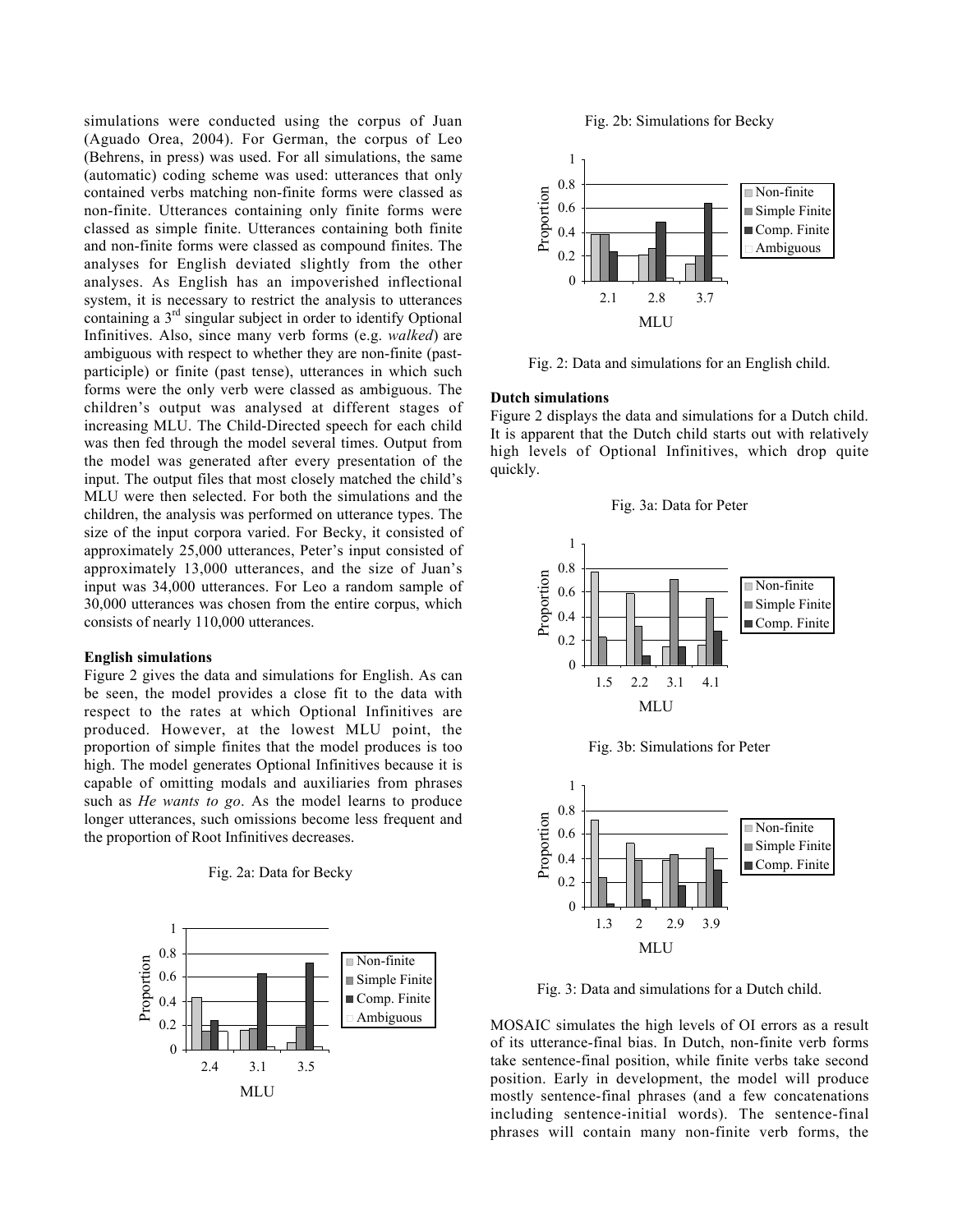sentence-initial words will mostly consist of (pro)nouns, as subjects tend to take first position in declaratives. As the model starts to produce longer utterances, finite verb forms start appearing, leading to an increase in the proportion of simple and compound finites.

#### German Simulations

The results for German are shown in Figure 4. German grammar is identical to Dutch as far as the relation between verb placement and finiteness is concerned. Thus, in both Dutch and German, finite verbs take second position, whereas non-finite verbs take utterance-final position. As with the Dutch data, MOSAIC simulates the patterning of the German data quite well. When comparing the results for Dutch and German, it is apparent that the rates of OI errors in the early German child data and simulations are quite a bit (16%) lower than they are for Dutch, and the decrease in levels of OI errors is not as pronounced as it is for Dutch. While this effect may reflect individual rather than crosslinguistic variation in the children's speech, it also raises the interesting possibility that although verb placement is subject to the same grammatical rules in Dutch and German, there are nevertheless subtle differences between the two languages that affect the relative frequency with which certain constructions are used. If this is the case, it suggests a greater role for input-driven learning than has so far been assumed by Wexler.

#### Fig. 4a: Data for Leo.



Fig. 4b: Simulations for Leo.



Fig. 4: Data and simulations for a German child.

#### Spanish Simulations

Figure 5 presents the data and simulations for Spanish. It is apparent from Figure 5 that the Spanish child produces OIs at a considerably lower rate than the children in the other languages. Again, MOSAIC simulates the basic rate of Optional Infinitives quite well. MOSAIC simulates this low rate of Optional Infinitives because of the structure of Spanish. For all languages discussed so far, Optional Infinitives are generated by the omission of modals/auxiliaries from compound finites. While these occur at roughly equal rates (.31, .22, and .25 for Dutch, German and Spanish respectively<sup>3</sup>), the verb forms that occur in sentence-final position (and are thus learned most easily) differ across the languages. In Spanish, a large majority of these are finite (74%). For Dutch and German, only 18% and 35% of the utterance-final verbs are finite.

The fact that Spanish is a pro-drop language also contributes to the low levels of Optional Infinitives: in situations where the subject is dropped, the utterance is likely to start with a (finite) verb. Concatenations involving a subjectless verb are therefore likely to result in a finite utterance.









Fig. 5: Data and simulations for a Spanish child.

## Conclusions

<sup>&</sup>lt;sup>3</sup> The English input is ignored here as the inclusion of a subject is required in order to identify an Optional Infinitive.